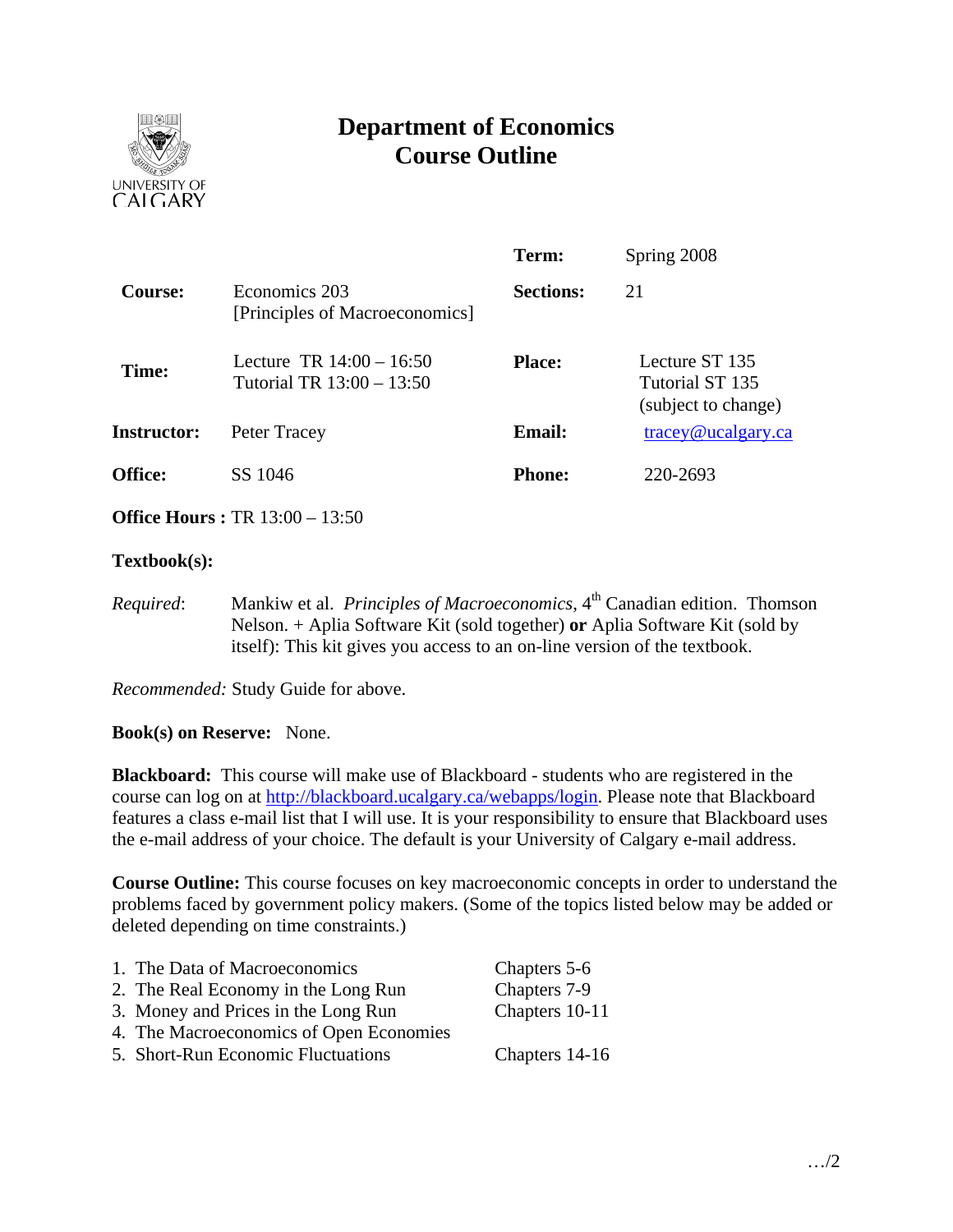## **Grade Determination and Final Examination Details:**

| 4 assignments (using Aplia)  | 20 % |
|------------------------------|------|
| Midterm Examination (June 3) | 30 % |
| Final Examination            | 50%  |

#### Assignments:

- 1. In order to complete assignments in this course, you will be required to access the Aplia website at http://econ.aplia.com. Please register on the website within the first week of classes.
- 2. Due dates for the assignments will be announced during the first week of the semester.
- 3. Course material dealing with a particular assignment will typically be covered in class at least two days before the assignment is due; thus, assignments can be completed at any time up to and including the due date. Given these factors, only situations where someone can document illness or domestic affliction for an extended period (i.e., the entire 2 days prior to the due date) would possibly warrant shifting the assignment weight to the final exam. Furthermore, technical problems can be expected to sometimes occur with computer systems and internet availability so it may be a good idea to not wait until the last minute to submit your assignment. Technical problems will typically not justify shifting the assignment weight to the final exam.
- 4. Using Aplia, you will be able to complete practice problem sets prior to each assignment. In the practice problem sets, you will obtain immediate feedback as to whether you have answered a question correctly. In many cases you will be provided with an explanation if you have not answered correctly. Your results in the practice problem sets are neither counted nor reported to the instructor. It is strongly recommended that you do the practice problems related to a particular assignment prior to completing the assignments.
- 5. Questions concerning Aplia will be answered in class.

## Examinations*:*

- 1. Examinations will consist of multiple choice questions.
- 2. The midterm examination will be held during the lecture time.
- 3. The final examination will last two hours, will be scheduled by the Registrar.
- 4. The use of a simple, nonprogrammable calculator is permitted during the midterm test and the final examination.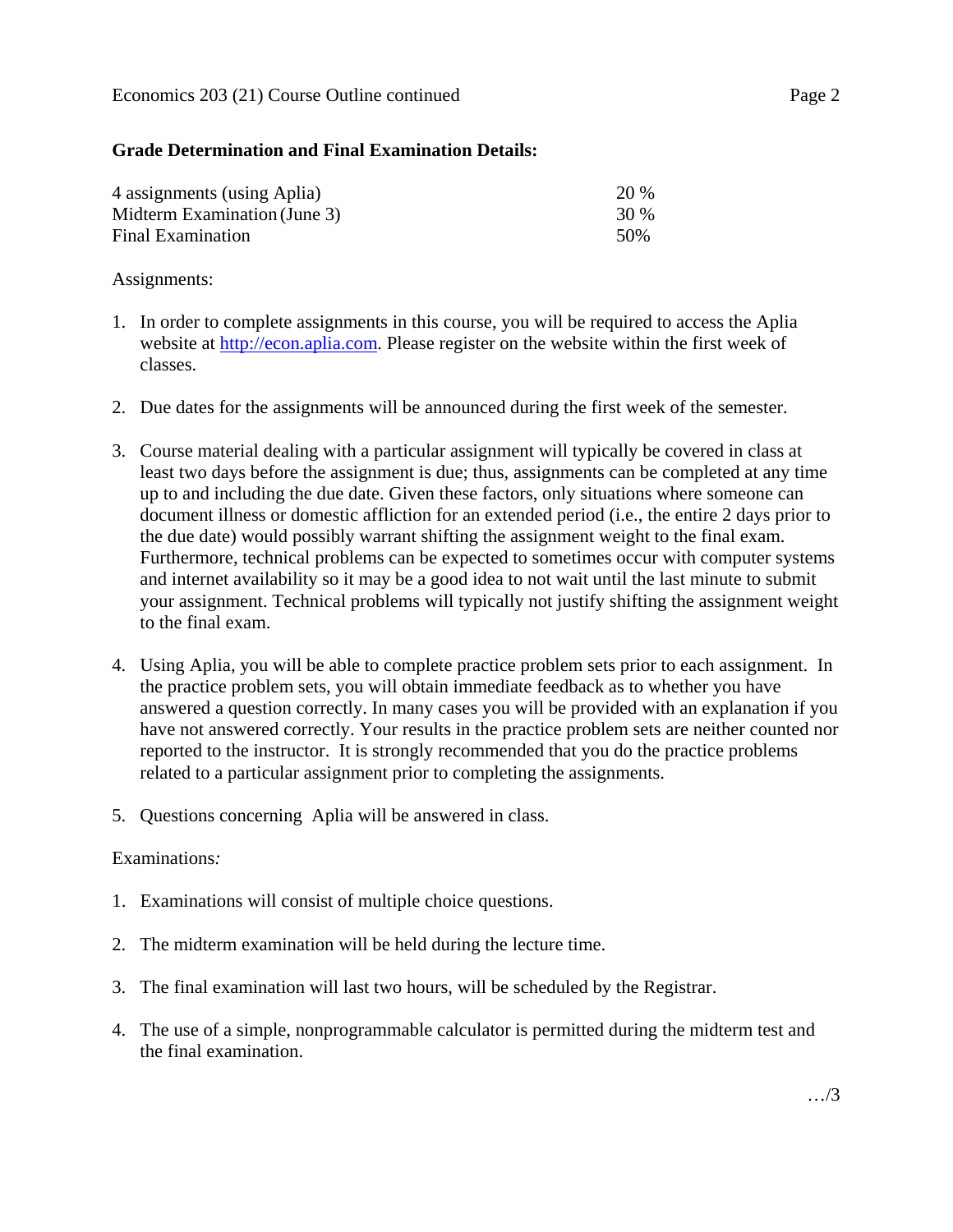Assignments, tests and final exams are marked on a numerical (percentage) basis. The marks are then added using the weights indicated above and converted into letter grades. As a guide to determining standing, these letter grade equivalences will generally apply:

| $A+ 97-100 B$          | $79 - 83$ C- | 62 - 66   |
|------------------------|--------------|-----------|
| A $92-96$ B-           | 76 - 78 D+   | $57 - 61$ |
| A- $89-91$ C+ 73-75 D  |              | $50 - 56$ |
| $B+ 84-88$ C 67 - 72 F |              | $0 - 49$  |

If, for some reason, the distribution of grades determined using the aforementioned conversion chart appears to be abnormal the instructor reserves the right to change the grade conversion chart if the instructor, at the instructor's discretion, feels it is necessary to more fairly represent student achievement.

**R-E-S-P-E-C-T:** I assume that the reason you are attending my class is to endeavour to acquire an understanding of macroeconomics. It has been my experience that this task is made much easier and far more enjoyable for all involved (including me) if we can maintain a relaxed but respectful atmosphere in the classroom. For my part, maintaining such an atmosphere requires that I be respectful of your time, your questions, and your concerns. I will, therefore, strive to be on time for lectures and office hours, answer your questions in class as well as I can, and listen to your concerns. For your part, maintaining a respectful atmosphere requires that you avoid being late for class, that you refrain from leaving before the lecture ends, that you not talk when either I am speaking or one of your classmates is speaking, and that your cell phones are turned off during the class.

## **Notes:**

- 1. Students should be aware that no "make-up" midterms will be given. Any student who finds it necessary to miss the midterm must notify the instructor in advance and produce a valid medical certificate or other required documentation in order to have the weighting adjusted. This adjustment will result in the final exam counting for 70% of the final grade and the Aplia assignments counting for 30% of the final grade. Note that deferred final examinations may contain short/long answer questions. Also, deferred final examinations do not have to cover the same material or have the same format as the regular final examination.
- 2. Examinations will not be given prior to the scheduled date.
- 3. Students should be aware of the academic regulations outlined in The University of Calgary Calendar.